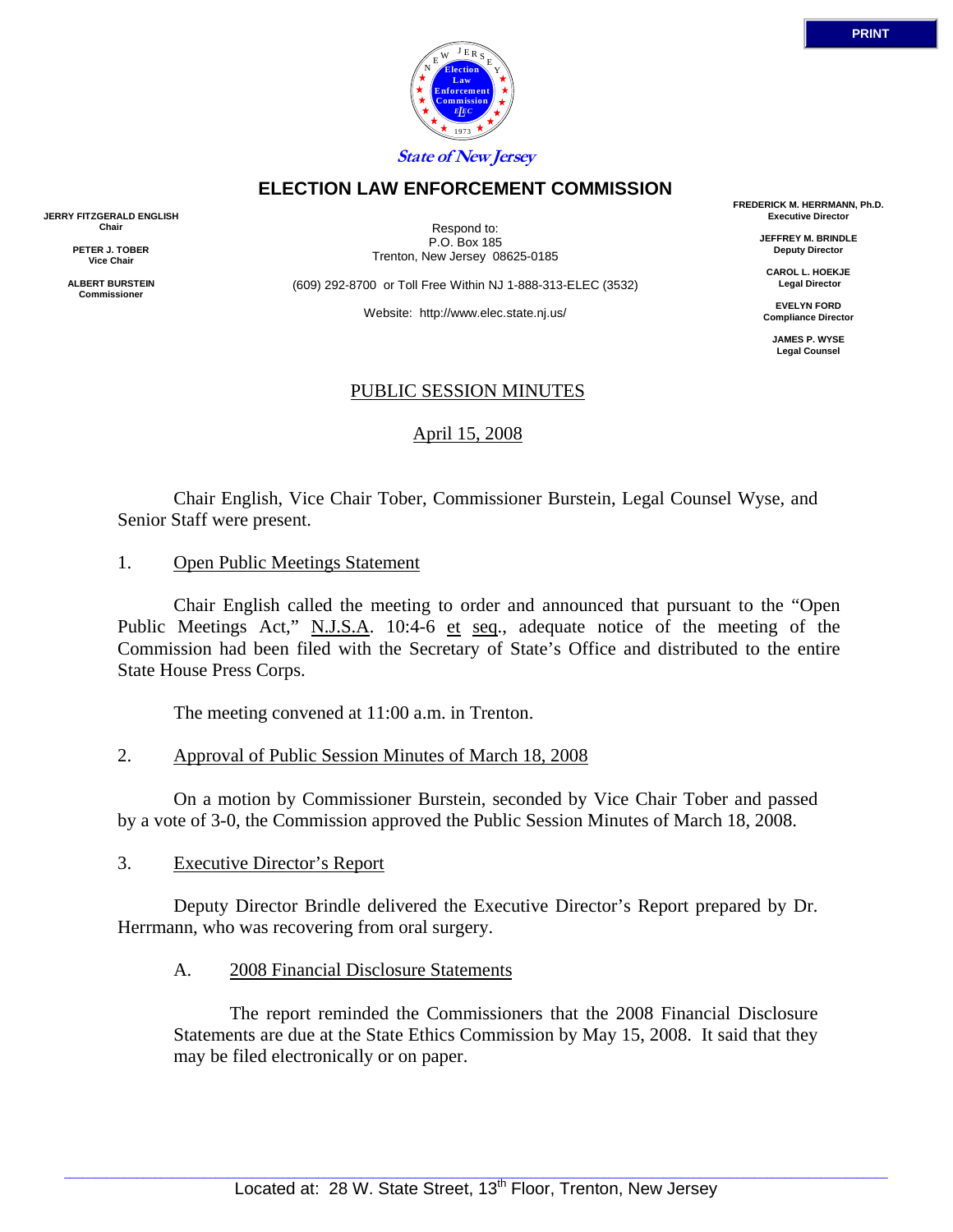#### B. Staff Activities

 According to the report, the Special Programs Section under Director Amy Davis has created a Pay-to-Play email registry to inform filers, the public, the media, and good government advocates about regulatory and administrative activities in the Pay-to-Play area.

 It noted that the registry should prove an invaluable communication's tool especially in a period of very tight budgeting.

 The Information Technology Section has completely redesigned the ELEC website. It now has a much cleaner look, is more user-friendly, and has an expenditure database. The report praised Director Carol Neiman, Associate Director Kim Vandegrift, Principal Webmaster Maryanne Garcia, and the rest of the Information Technology staff for their outstanding contribution to the work of the Commission. Executive Director Herrmann has already received many compliments from the media and good government groups about this major improvement.

 On March 26, 2008, the Deputy Director was a guest lecturer for Professor Dan Weissman's "Politics and the Media" course at Rutgers University, where he spoke to the students about the work of the Commission.

 On April 1, 2008, Executive Director Herrmann presented a lecture on the history of New Jersey Campaign Finance Law to Professor John Weingart's "Process of Politics" course at the Eagleton Institute of Rutgers University. He also met with some students after class to talk more specifically about the structure and functions of the Commission. Moreover, that evening, Executive Director Herrmann attended an Eagleton Reception celebrating the publication of Dean Barbara G. Salmore's new book New Jersey Politics and Government: The Suburbs Come of Age. Executive Director Herrmann, Deputy Director Brindle, and Research Associate Steven Kimmelman assisted Dean Salmore with her research on New Jersey's Campaign Financing and Lobbying laws. Her book footnotes various white papers written by the Deputy Director, Executive Director Herrmann's doctoral dissertation, and an article by Dr. Herrmann on the New Jersey Constitution of 1844.

#### C. Lobbying Update

 On March 11, 2008, staff released Calendar Year 2007 Lobbying Data to the media. The total amount spent on lobbying last year was \$53.5 million and represents a three percent drop from the \$55.3 million spent in 2006. Although lobbying expenditures have continued to rise historically, there have been a few periods in which spending was somewhat lower from one year to another. The Executive Director had explained the most recent decrease and previous ones to the media by saying that "lobbyist costs are issue driven." He had added that "when spending drops, you can conclude that there were not as many important issues." Benefit passing numbers were also lower in 2007 than 2006, decreasing 30 percent from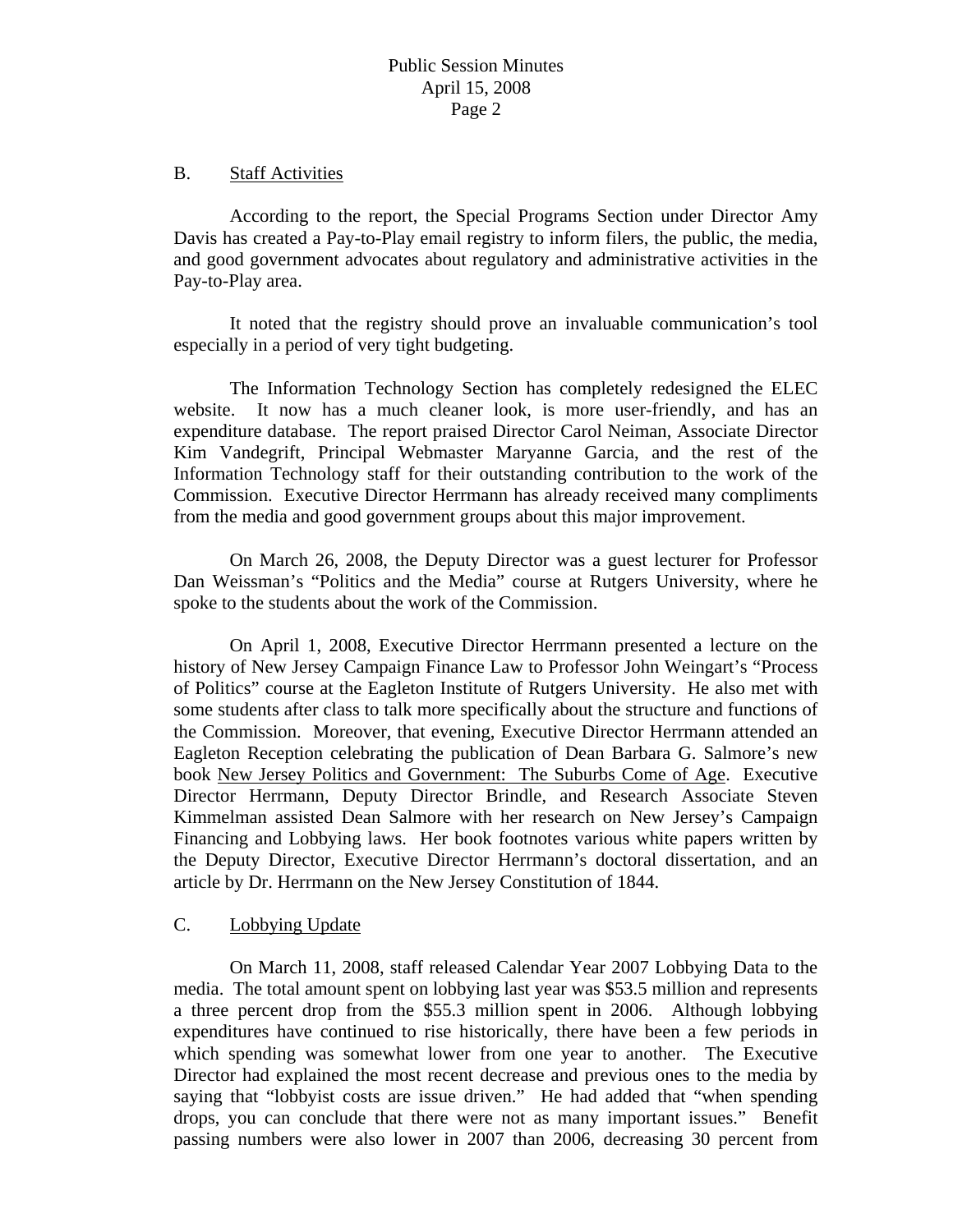\$45,508 in 2006, to only \$31,666 in 2007, the smallest amount in 15 years. One current lobbyist explained this decline to the Star-Ledger remarking that "public sentiment has prompted lawmakers to almost universally decline any meals or other benefits from lobbyists."

### D. National Campaign Financing News

 The U.S. District Court for the District of Connecticut is reviewing whether or not the funding of candidates under the State's Clean Elections Program must be "party neutral" to protect the "political opportunity" of alternate party candidates. It was noted that the court has studied other state public funding laws and found almost all of them were party neutral. Interestingly, there was no review of the 2007 New Jersey Pilot Program which treated alternate party candidates differently than major party candidates who received funding at a higher level.

# E. Dr. Herbert E. Alexander

 On a sad note, the Commissioners were told that on April 3, 2008, Dr. Herbert E. Alexander passed away. He was a distinguished scholar who authored 20 books and more than 375 articles and monographs on campaign financing topics. For 40 years, he was the director of the Citizens' Research Foundation, which was dedicated to the study of political finance. Dr. Alexander served in 1961 and 1962 as the Executive Director of President Kennedy's Commission on Campaign Costs, which initiated the modern era of political finance reform and also served as a consultant to many agencies including ELEC. Noted political scientist Dr. Larry J. Sabato wrote, he was "America's foremost authority on campaign finance" and that his "body of work will forever guide those in the field." The Commissioners were reminded that ELEC fittingly dedicated its 2007 Fair and Clean Elections Report to his memory. Executive Director Herrmann and his wife attended Dr. Alexander's funeral in Rockville, Maryland on April 6, 2008.

 Many important figures from the field of political financing were present including: Professor Michael Malbin of the Campaign Finance Institute, Kent Cooper formerly of the Federal Election Commission, Joseph Cantor formerly of the Library of Congress, and Gloria Cornette formerly of the Citizens' Research Foundation and Dr. Alexander's longtime assistant. Executive Director Herrmann gave the Alexander family a copy of the dedicated Clean Elections Report, which was displayed after the funeral services at the home of one of Dr. Alexander's sons.

4. Modification to Proposal Notice for Proposed Amendments and New Rules Concerning Gubernatorial Public Financing

 The Commission considered a modification to the proposed new rule that would require sponsor notification to the Commission of changes in debate plans. The modification is at N.J.A.C. 19:25-15.52A (Notification to Commission of change in debate plans). Staff also recommended an amendment at N.J.A.C. 19:25-15.51(d) (Selection of debate sponsor).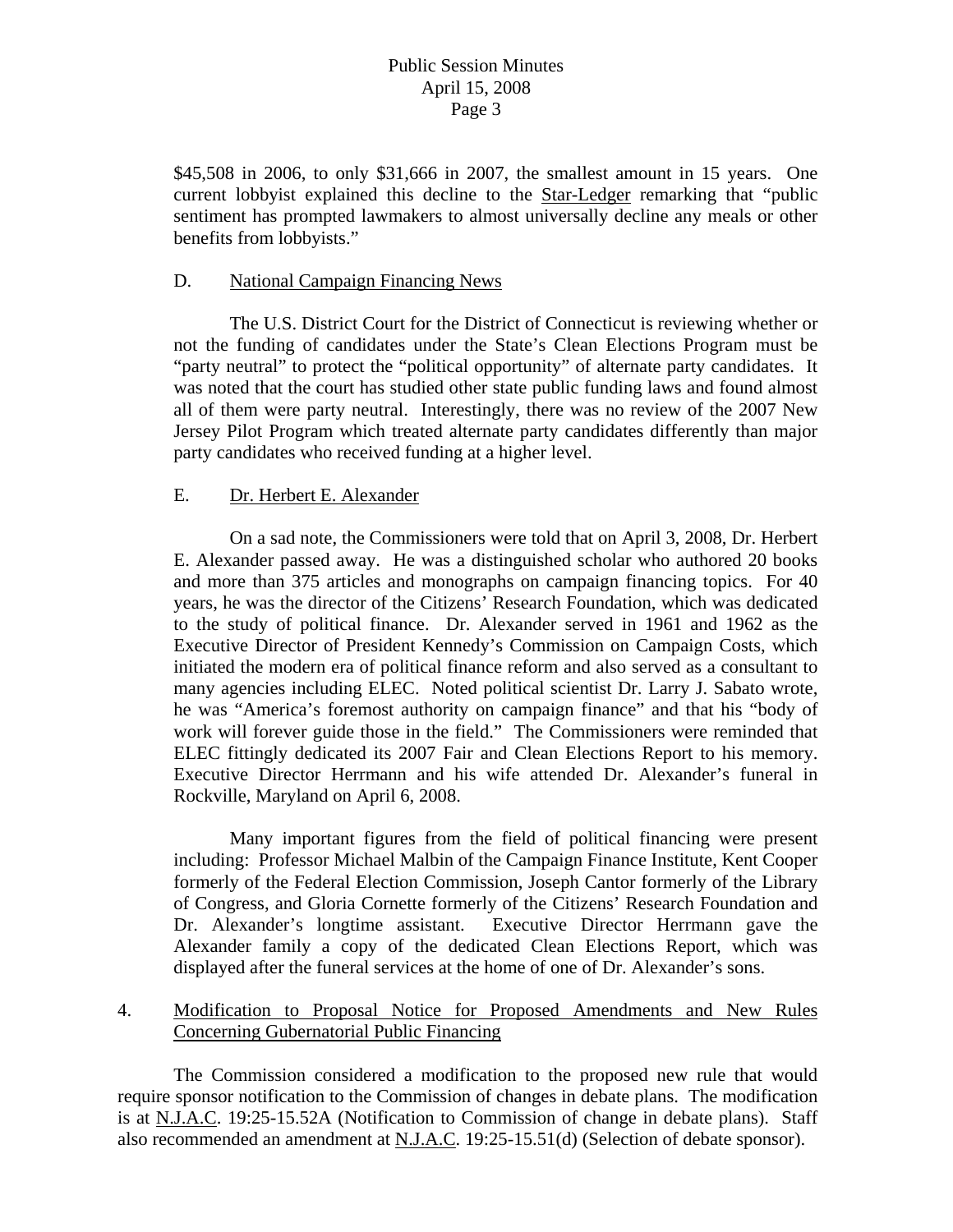Commissioner Burstein stated that the proposal at 15.52A leaves the matter of a change in debate plans standing by itself and does not include a set of standards for the Commission to use in determining whether or not to approve the change.

 Legal Director Hoekje responded that in drafting the regulation staff tried to think in general terms so as to not limit the Commission decision making to a limited set of standards.

 Commissioner Burstein stated that what is at issue is the effectiveness of the debate structure. He added that there were unilateral changes made in the last gubernatorial election that caused problems.

 Vice Chair Tober stated that the Commission's power is limited by statute. The Vice Chair said that if a sponsor changes debate arrangements, the Commission cannot do anything anyway. Vice Chair Tober said that the power the Commission has is to not award the debate to the sponsor the next time.

 Chair English said that when she made her decision on debate sponsorship, she was making it on the basis of the application and the concern for an interactive debate. Chair English said that if standards are put into the regulation requiring notification of any changes made, then perhaps 48-hours is not enough time. She added that it is useless to say to the sponsor four years later that the change made in the debate format was no good. Chair English said that the Commission should not be inflexible; but it serves the public to know if the format has been changed.

 Legal Director Hoekje stated that the Commission has responsibility for reviewing the application. She said that the statute gives the sponsor the latitude to decide the time, date, and rules of the debate. She said that there are many areas where the statute gives the sponsor significant authority.

 Commissioner Burstein said that when sponsors come before the Commission they have specific dates in mind. He said that they are before us when we as a Commission make an initial determination. Commissioner Burstein said that the Commission, therefore, should be fleshing out the statute. He said that in doing so the Commission can address new concerns. He said that while sanctions are not the purpose, ELEC should set forth a framework for operation. Commissioner Burstein said that it is important to get debate information to the public and that added language can help with this effort.

 Chair English said that such notification should not be later than 48-hours but as soon as possible.

 Vice Chair Tober came back to his original question which was what can the Commission do if a sponsor changes the terms of the debate? As a practical matter, are we going to take the debate away from them? How will we obtain a substitute sponsor on perhaps short notice?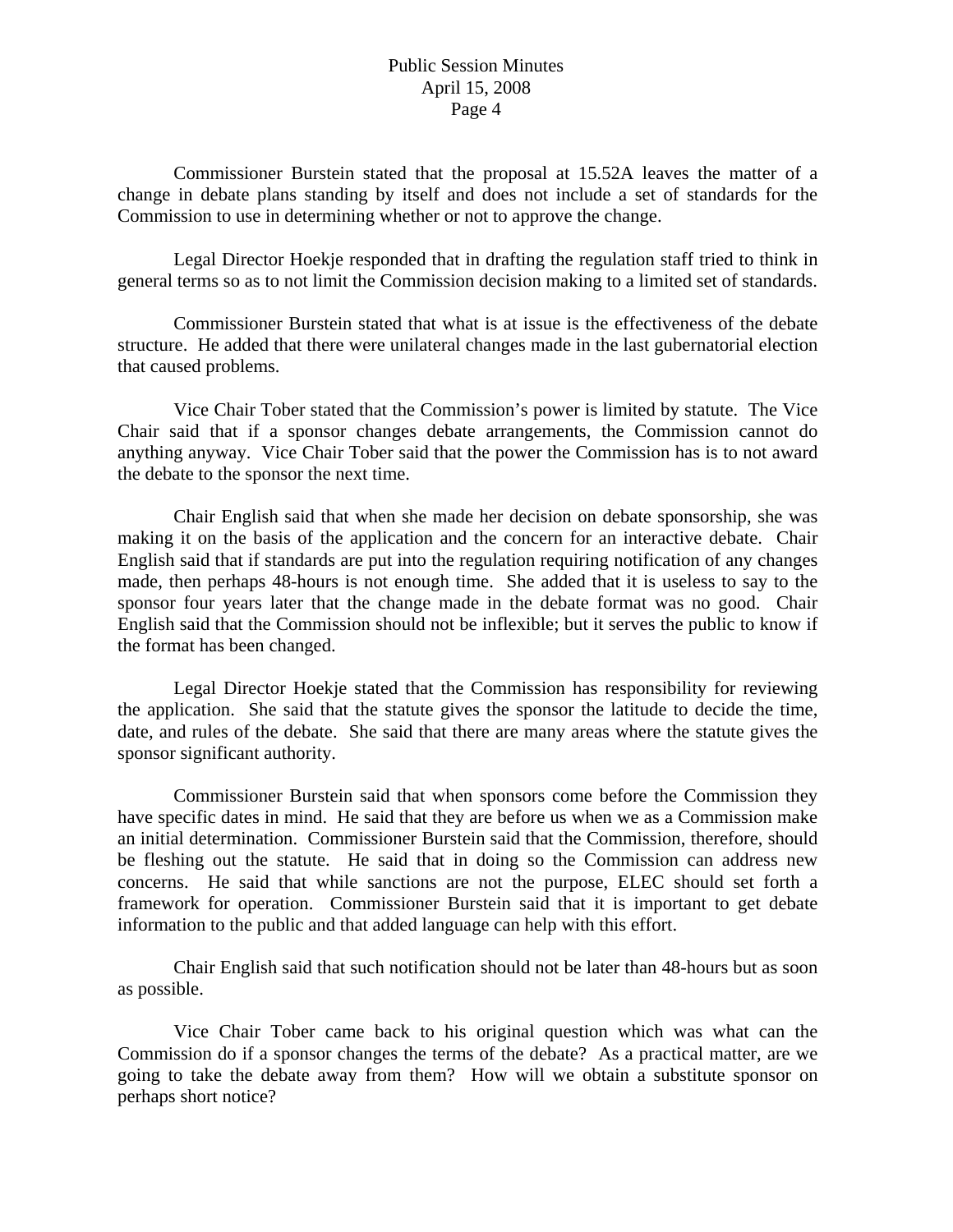Chair English said that she was not so sure that the Commission would be unable to accomplish this task.

Commissioner Burstein said that if it takes a new sponsor, so be it.

 Vice Chair Tober said that notification was important but that as a practical matter he was not sure the Commission could take a debate away from a selected sponsor.

At this point, Chair English asked the public to comment.

 Ms. Ingrid Reed, Director of the New Jersey Project at the Eagleton Institute of Politics addressed the Commission. Professor Reed stated that the whole way that debates are presented has changed. She said that the Commission makes the choice of sponsors very early and that these sponsors have a tough job. Professor Reed said that much depends on how much money a sponsor can raise to fund the debate. She said that it would be great if the public funded debates. Professor Reed said that it was no longer germane as to how many people attend a debate. She said that what is important is how wide an audience through television, replays of the debate, and internet streaming — is able to view the debates. Professor Reed said that proper notice to the public and information on the website is important. Professor Reed told the Commission not to worry about the size of the live audience but rather how many people view the debates through electronic means.

 Commissioner Burstein said that he appreciated the input and asked Professor Reed if it would be helpful to have standards.

 Professor Reed said that the audience in attendance is not important. She said standards should involve requirements for publicity two weeks before the debates, outreach efforts, and internet streaming.

 Chair English acknowledged Mr. Donald Dinsmore, Assistant Chief Counsel for the Assembly Republicans.

 Mr. Dinsmore asked if any consideration has been given as to how to deal with the Lieutenant Governor situation in the context of the debates.

 Executive Director Herrmann said that the Legislature must pass enabling legislation. He said that one idea might be to have a third debate. Dr. Herrmann stated that this would require a statutory change.

 Commissioner Burstein suggested that there be a contractual aspect to the sponsorship situation so that everyone understands their obligations.

 Director of Special Programs Amy Davis addressed the Commission. She stated that having been in the trenches, she looks at the issue from a practical standpoint. She said that every case is fact specific and that new issues always arise. Director Davis said that notification was the most important thing because as a practical matter there would not be enough time to drop a sponsor and select a new one.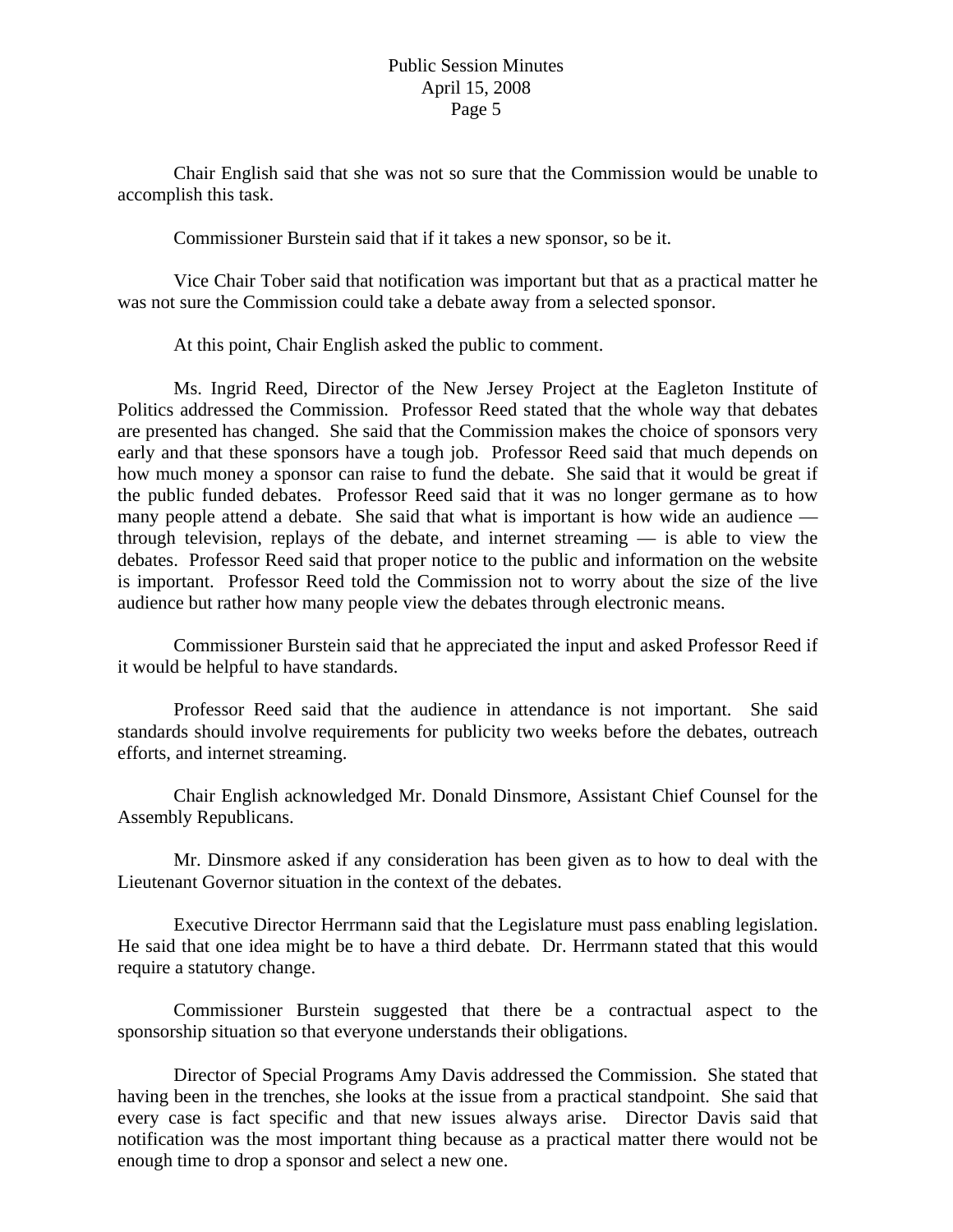On a motion by Commissioner Burstein, seconded by Vice Chair Tober and passed by a vote of 3-0, the Commission directed staff to resubmit the proposal based on comments made at the meeting.

#### 5. Resolution to go into Executive Session

 On a motion by Commissioner Burstein, seconded by Vice Chair Tober and passed by a vote of 3-0, the Commission resolved to go into Executive Session to discuss anticipated litigation, which will become public as follows:

- A. Final Decision Recommendations in violation proceedings which will not become public. However, the Final Decisions resulting from those recommendations will become public not later than seven business days after mailing to the named respondents.
- B. Investigative Reports of possible violations, which reports will not become public. However, any complaint generated as the result of an Investigative Report will become public not later than seven business days after mailing to the named respondents.

#### Return to Public Session

A. 2007 Annual Report

 Deputy Director Brindle asked the Commissioners for their approval of the staff's draft of the report which is due to be delivered to the Legislature on May 1, 2008. With modifications the Commission directed staff to present the report to the Legislature.

- B. Spring Meeting Schedule
	- May 20, 2008 at  $11:00$  a.m. in Trenton;
	- June 17, 2008 at  $11:00$  a.m. in Trenton, and,
	- $\bullet$  July 15, 2008 at 11:00 a.m. in Trenton.
- C. Budget

The Commissioners asked about the Fiscal Year 2009 budget process.

 Commissioner Burstein indicated that he would attend the Senate Budget Committee hearing of April 21<sup>st</sup>.

 Executive Director Herrmann stated that the Assembly Budget Committee hearing is scheduled for Thursday, April  $17<sup>th</sup>$ .